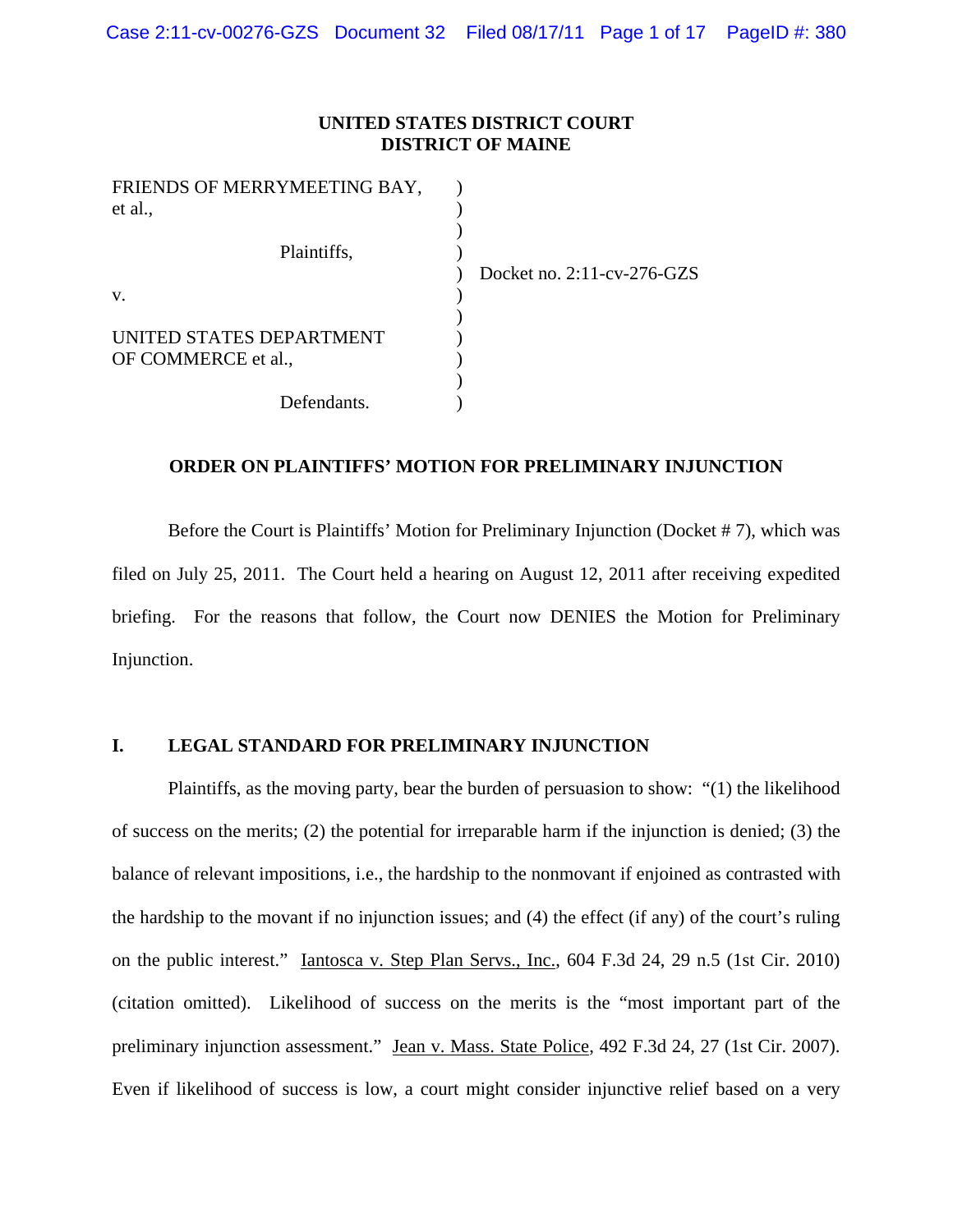significant showing of irreparable harm. See Ty, Inc. v. Jones Group, Inc., 237 F.3d 891, 895 (7th Cir. 2001) (explaining that the preliminary injunction "process involves engaging in . . . the sliding scale approach; the more likely the plaintiff will succeed on the merits, the less the balance of irreparable harms need favor the plaintiff's position"). However, a showing of irreparable harm must be "grounded on something more than conjecture, surmise, or a party's unsubstantiated fears of what the future may have in store." Charlesbank Equity Fund II v. Blinds to Go, 370 F.3d 151, 162 (1st Cir. 2004). Ultimately, the Court must "bear constantly in mind that an '[i]njunction is an equitable remedy which should not be lightly indulged in, but used sparingly and only in a clear and plain case.'" Saco Def. Sys. Div., Maremont Corp. v. Weinberger, 606 F. Supp. 446, 450 (D. Me. 1985) (quoting Plain Dealer Pub. Co. v. Cleveland Typographical Union No. 53, 520 F.2d 1220, 1230 (6th Cir.1975)).

## **II. BACKGROUND**

 $\overline{a}$ 

This dispute surrounds a construction project currently underway at the Worumbo Hydropower Project on the Androscoggin River in Lisbon, Maine (the "Worumbo"). The Worumbo is a hydroelectric dam owned and operated by a private company, Miller Hydro Group ("Miller Hydro"), under a Federal Energy Regulatory Commission ("FERC") license issued under the Federal Power Act, 16 U.S.C. § 797 $(e)$ .<sup>1</sup> FERC's Office of Energy Projects, Division of Dam Safety and Inspections administers FERC's dam safety program and has broad supervisory and inspection authority for all licensed dams. See 18 C.F.R. § 12.4(b).

<sup>&</sup>lt;sup>1</sup> Neither Miller Hydro nor FERC are parties to this current action. Prior to filing this lawsuit, Plaintiffs filed a separate case against Miller Hydro Group, which is currently pending before this Court. (Docket 2:11-cv-00036-GZS.) To date, Plaintiffs have not initiated any legal action against FERC.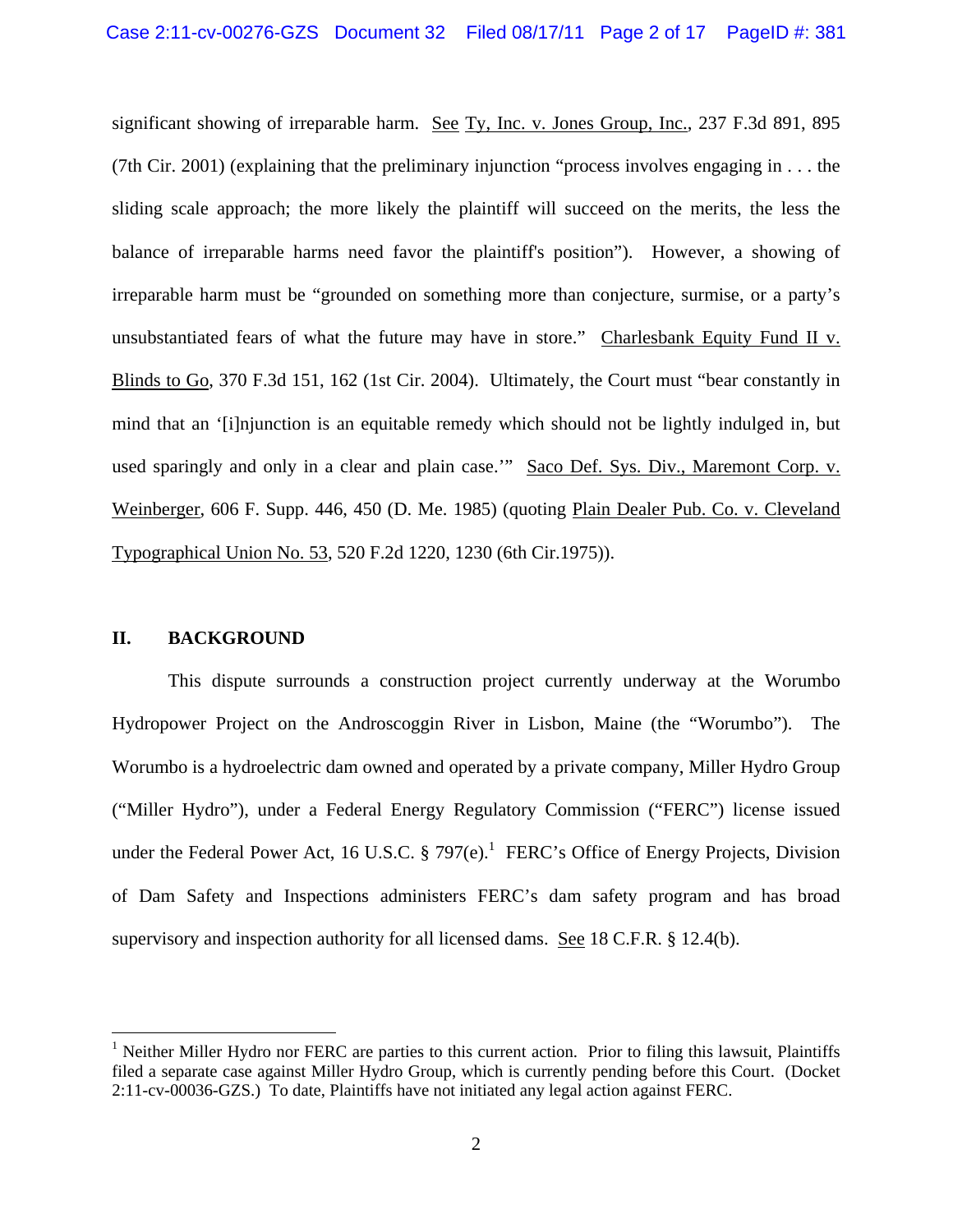The Worumbo is located in the geographic range and designated critical habitat of the Gulf-Of-Maine Distinct Population Segment ("GOM DPS") of Atlantic salmon, a species listed as endangered under the Endangered Species Act ("ESA") by Defendant National Marine Fisheries Service ("NMFS").<sup>2</sup> The final rule listing the GOM DPS Atlantic salmon as "endangered" under the ESA was issued on June 19, 2009. 74 Fed. Reg. 29,344 (June 19,  $2009$ ).<sup>3</sup> The GOM DPS includes all anadromous Atlantic salmon whose freshwater range occurs in the watersheds from the Androscoggin River north along the Maine coast to the Dennys River. Id. It also includes all conservation hatchery populations used to supplement these natural populations. Id. The GOM DPS has rarely exceeded 5,000 individuals since 1967. Id.

The record provided to the Court indicates that on April 28, 2011 a teleconference was conducted between a representative from Miller Hydro, FERC staff, and Jeff Murphy, a Fishery Biologist and NMFS staffer, regarding the Worumbo and plans for its more than 100-year-old timber crib spillway.<sup>4</sup> Mr. Murphy is the "NMFS staffer responsible for Atlantic salmon Section 7 consultations with the [FERC]," and was the individual who "consulted informally with the FERC to determine whether formal consultation pursuant to Section 7 of the ESA would be needed for the proposed repairs of the Worumbo ... ." (Murphy Decl. 13; see also id. at 111-2 (listing specific title and responsibilities under Section  $7(a)(2)$ ).

<u>.</u>

 $2^2$  Section 4 of the ESA empowers NMFS to designate species as "threatened" or "endangered" and to designate "critical habitat" for listed species. 16 U.S.C. § 1533 (a)(1), (a)(3); see also 16 U.S.C. §§ 1532(5), (6), (2) (defining critical habitat, endangered and threatened species).

<sup>&</sup>lt;sup>3</sup> That same day, NMFS and the United States Fish and Wildlife Service ("USFWS") issued a final rule designating "critical" habitat for the Androscoggin, which includes the lower portion of the river where the Worumbo is located. Id.; see also 16 U.S.C. § 1532(5)(A)(i) ("critical habitat" is habitat determined by NMFS and USFWS to be "essential to the conservation of the species" and "which may require special management considerations or protection.").

<sup>&</sup>lt;sup>4</sup> The Court has no contemporaneous record of this teleconference.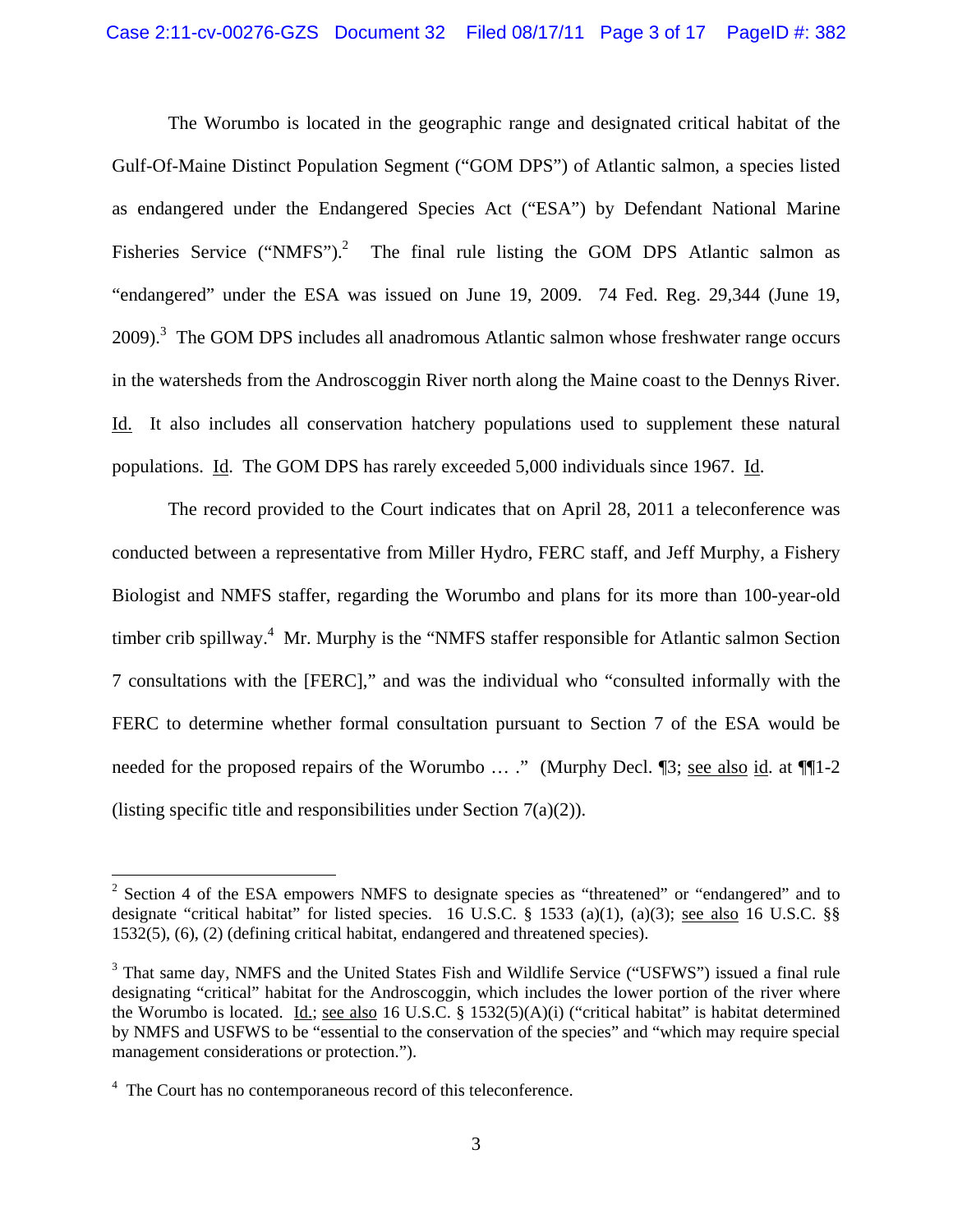The next day, Miller Hydro sent a letter to Gerald L. Cross, Regional Engineer for FERC's Office of Energy Projects: Division of Dam Safety and Inspections, formally notifying FERC "that Worumbo crib dam has reached the end of its useful life and needs to be replaced now." (Am. Compl. Ex. 1 (Docket # 19-1) at PageID 179 (hereinafter the "Miller Hydro letter").) In this letter, Miller Hydro conceded that it could not predict precisely when, or how, failure would occur, but warned that "it is impossible to guarantee or even provide reasonable assurance that the dam will not fail if construction is delayed to 2012 or beyond." (Id. at 179-80.) As the failure of the dam could present "a hazard risk" to downstream fishermen, recreationists, property and the environment, Miller Hydro wrote that time was of the essence: any such construction project "could only be undertaken during the low water season that normally runs from July through September." (Id. at PageID 179-80.) To this end, Miller Hydro relayed that it had "been in active discussion with [FERC], the Army Corps of Engineers (ACOE), and [NMFS]," and that it was its understanding that "ACOE is only awaiting sign off from NMFS under the ESA to issue the necessary permit." (Id. at PageID 180.) Miller Hydro went on to state that, in accordance with its prior conversations with NMFS, it had already made a number of modifications "to the permanent structure to improve its features for Atlantic salmon" and that it would continue to "work with Maine Department of Marine Resources to provide adequate downstream by-pass flow during the construction period." (Id.)

On May 2, 2011, B. Peter Yarrington, a Fisheries Biologist with FERC, emailed Mr. Murphy to inform him that he is in receipt of the Miller Hydro letter and that "[i]t seems to have the elements discussed in our [teleconference call last week]." (Am. Compl. Ex. 10 (Docket # 19-10) at PageID 222.) Mr. Yarrington went on to ask whether "there is anything specific I need to write in the letter to you, besides that we agree with the licensee's determination, and that we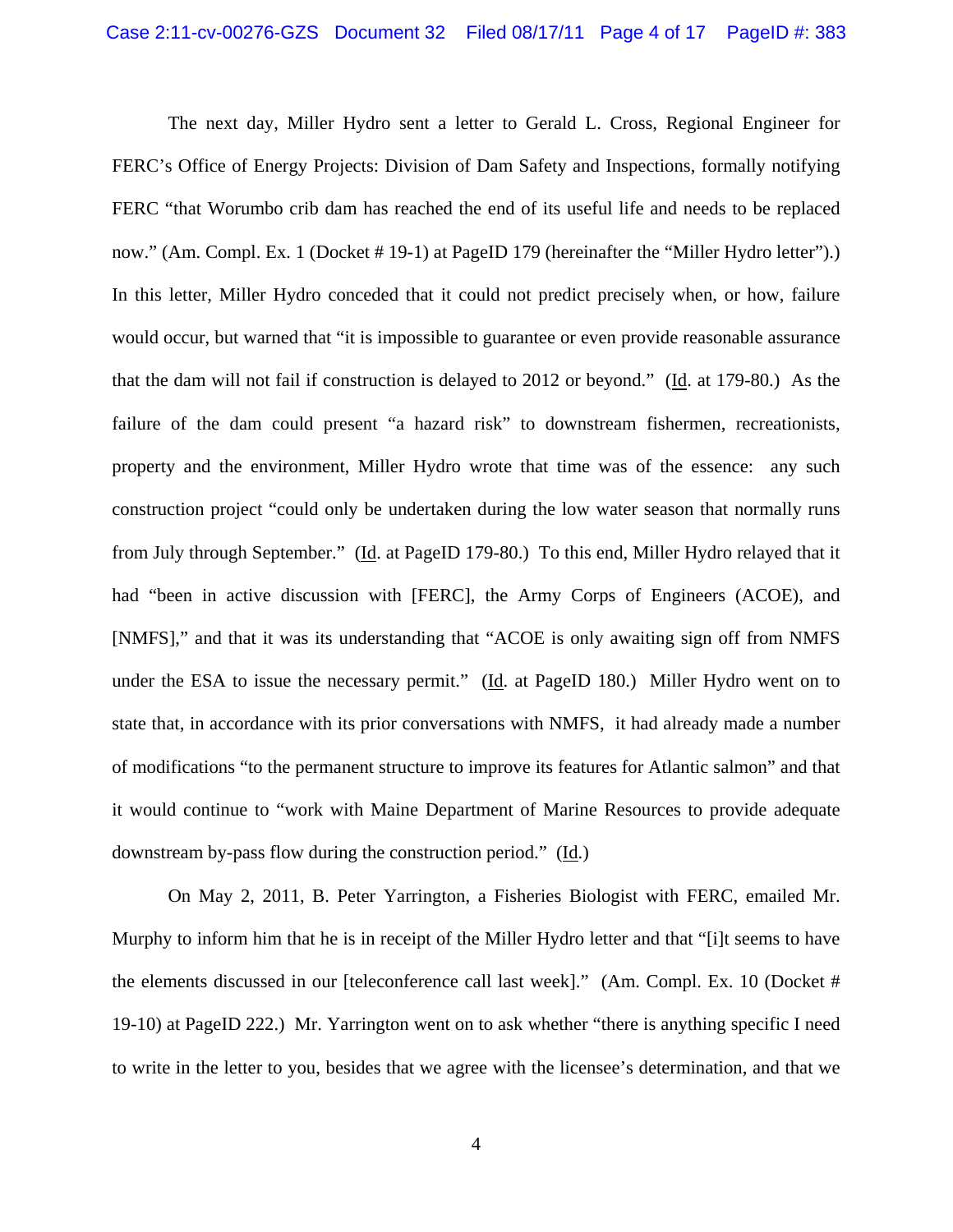would like to proceed with emergency consultation?" (Am. Compl. Ex. 10 (Docket # 19-10) at PageID 222.) There is nothing in the record to indicate whether or not Mr. Murphy responded to the specific requests made by Mr. Yarrington in this email.

On May 4, 2011, however, Mr. Cross sent a letter on behalf of FERC to Mr. Murphy, to which he attached the Miller Hydro letter. (See Am. Compl. Ex. 1 (Docket # 19-1) at PageID 177-78 (hereinafter the "FERC letter").) In this letter, Mr. Cross notes that the "April 29, 2011 letter from the dam owner conveys the sense of urgency for replacing the existing timber crib spillway with a concrete gravity structure as soon as possible," and states expressly that "FERC concurs with the urgency expressed by the owner, and as such, believes that the spillway should be replaced during the construction season this summer." (Id. at PageID 177.) Thus, based on its related assessment that "[a] failure of the Worumbo Dam would result in significant environmental consequences and could also produce serious public safety consequences and property damage," FERC was writing this letter to NMFS to "request[] formal consultation under the [ESA] using the emergency consultation procedures specified in NMFS's joint regulations at 50 C.F.R. 402.05." (Id. at PageID 177-78.)<sup>5</sup> The letter goes on to explain that "[e]mergency consultation is warranted for this project because of the dam safety concerns…, and because work needed to remedy these concerns must begin by the low water period of the summer of 2011 which is too soon to complete standard formal consultation under the ESA." (Id. at PageID 178.)

 $<sup>5</sup>$  Once a species such as the Atlantic salmon is listed and comes under the protection of the ESA, Section</sup> 7(a)(2) mandates, in part, that: "Each federal agency shall, in consultation with and with the assistance of the Secretary [of Commerce], insure that any action authorized, funded, or carried out by such agency … is not likely to jeopardize the continued existence of any endangered species … or result in the destruction or adverse modification of [its critical habitat] … ." 16 U.S.C. § 1536(a)(2). If a federal agency determines that its actions "may affect" listed species, it either enters into "formal consultation" with NMFS or engages in "informal consultation" to determine whether formal consultation is necessary. See 50 C.F.R. §§ 402.13; 402.14(a)-(b).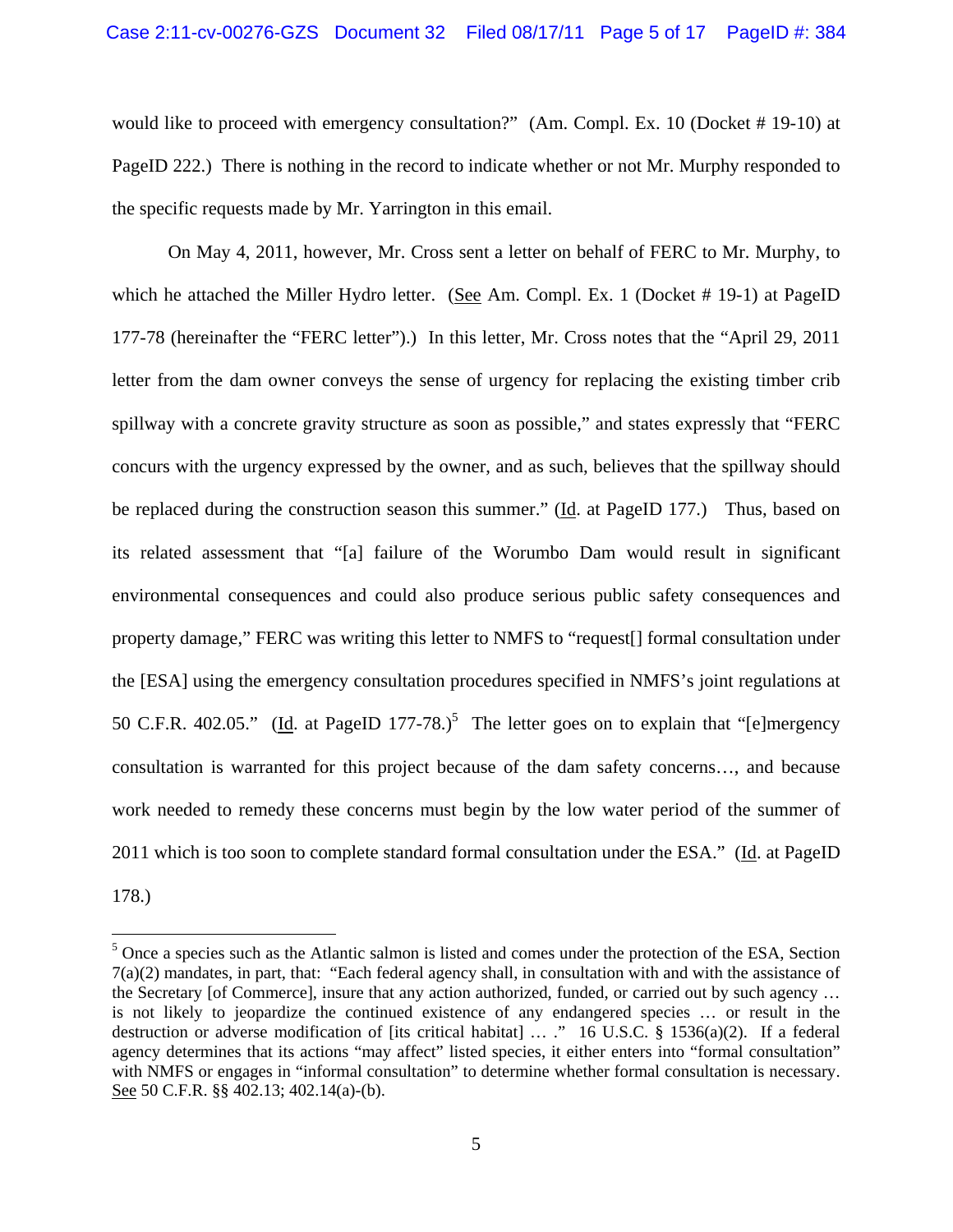In a May 9, 2011 email to Mr. Yarrington, Mr. Murphy accepted FERC's May 4, 2011 request for emergency consultation. Specifically, Mr. Murphy writes: "Given the emergency nature of the repairs, NMFS can confirm that emergency consultation procedures outlined under 50 C.F.R. § 402.05 are appropriate for this situation." (Am. Compl. Ex. 10 at PageID 222.) Mr. Murphy goes on to state that NMFS will "continue to work with [Miller Hydro] to minimize the environmental impacts including those to listed Atlantic salmon during the repairs." (Id.) He also instructs FERC that "[o]nce construction is completed," it "should submit a biological assessment to NMFS describing the nature of the emergency, the justification for the expedited consultation, a description of the work, and any impacts to listed Atlantic salmon and designated critical habitat," which NMFS will then evaluate to issue a Biological Opinion to FERC. (Id.)

On July 12, 2011, FERC's New York Regional Engineer issued a construction authorization order ("FERC Order") to its licensee, Miller Hydro.<sup>6</sup> Pursuant to this FERC Order, Miller Hydro plans to remove a 520-foot long timber crib spillway at the Worumbo and replace it with a new dam just downstream from the current dam. (Am. Compl. Ex. 4 (Docket # 19-4) at PageID 192; Am. Compl. Ex. 9 (Docket #19-9) at PageID 214.) On or about July 15, 2011, Miller Hydro commenced instream repairs on the Worumbo, with monitoring by NMFS. Under the Miller Hydro construction plan, the "mass concrete placement" for the new dam is scheduled

1

<sup>&</sup>lt;sup>6</sup> The Court takes judicial notice of this July 12, 2011 Construction Authorization, which is publicly available on FERC's website. Letter Order Accepting Miller Hydro's filing of May and June 2011 Pre-Construction Filings re the Worumbo Project Under P-342, (http://elibrary.ferc.gov:0/idmws/file\_list.asp?document\_id=13940989 (last visited August 17, 2011); see also Defs.' Request for Judicial Notice Ex. 1 (Docket # 22-2) at PageID 318-19.)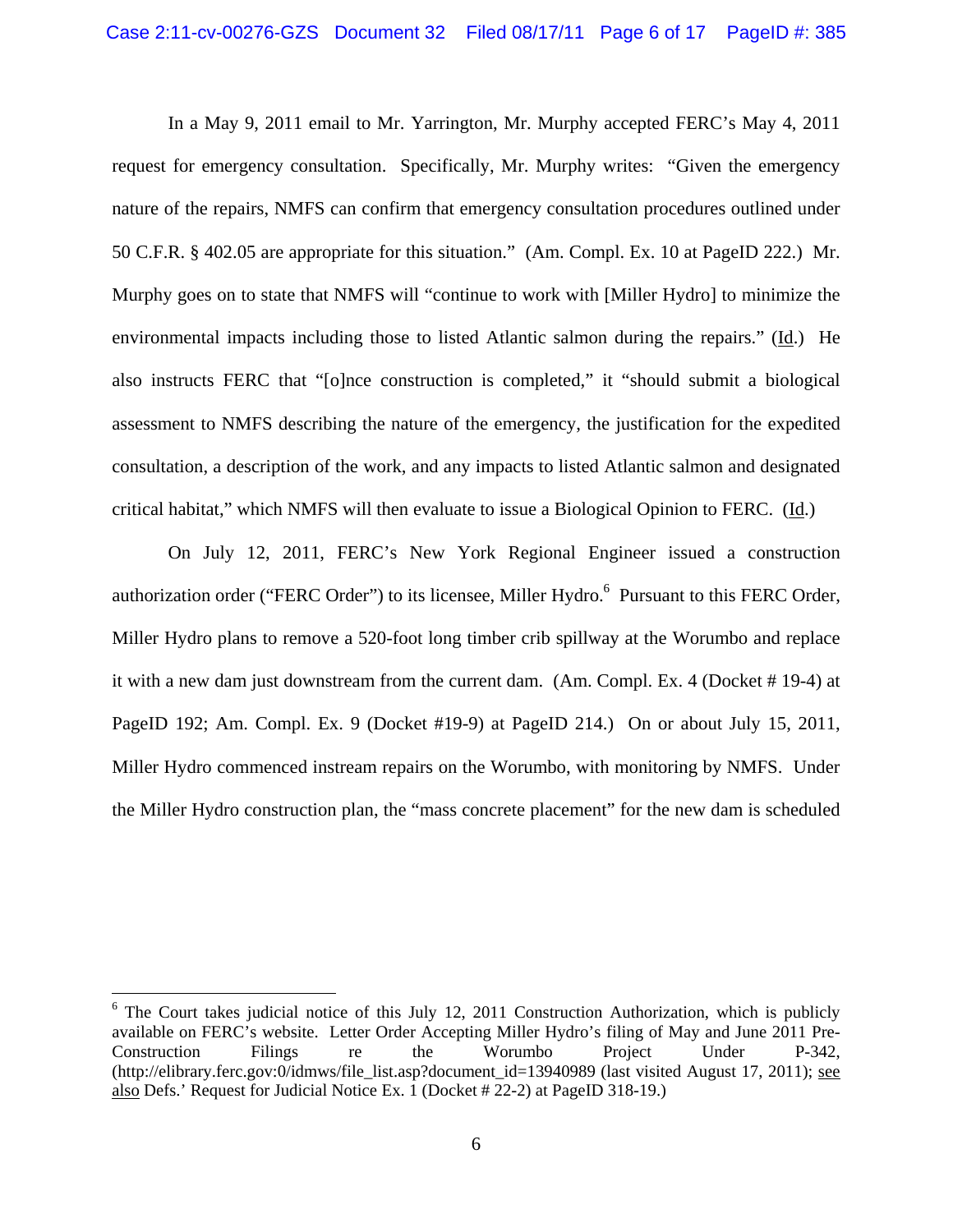to be completed by October 1, 2011 and dam construction is slated to be complete by mid-November.<sup>7</sup> (Am. Compl. Ex. 18 (Docket # 19-18) at PageID 264; Murphy Decl.  $\P$ 13.)

The only evidence before the Court regarding the potential impact of the ongoing project to this listed species comes through the testimony and affidavit of Mr. Murphy, whom the Court finds to be credible and qualified. As explained by Mr. Murphy, Atlantic salmon spends most of its adult life in the ocean but returns to freshwater to reproduce. Adults ascend the rivers within the GOM DPS beginning in the spring and continuing through the late fall. Thus, if the instream repair work on the Worumbo occurs in late July through mid-October 2011, the only life stage of salmon that could likely occur near Worumbo are the adults returning to the Androscoggin to spawn in the fall. (Id.  $\P$ 17.) The Androscoggin River—where the Worumbo is located typically accounts for fewer than 1% of annual adult returns. ( $\underline{Id}$ .  $\P$ 10.) This year, forty-five adults have returned to the Androscoggin.  $\underline{Id}$ .<sup>8</sup> The record before the Court indicates that there are likely no adults in the project area at this time. (See id.  $[20.9]$ <sup>9</sup>

The potential effects associated with the demolition and subsequent replacement of the Worumbo include inhibiting fish passage during construction, increasing suspended sediment,

 $<sup>7</sup>$  Notably, the record does not contain any testimony or affidavit by an engineer or other expert on rivers</sup> and/or dams. The Court has also not been provided any evidence indicating the current status of the Worumbo construction project and whether or not it remains on schedule.

<sup>&</sup>lt;sup>8</sup> Over the last decade, only seven wild origin adults have returned to the Androscoggin, and, on average, only eleven total adult fish (wild and hatchery) annually return to this river. (Murphy Decl. ¶10.) While the range for the species is large, the overwhelming majority of adults return to a single river, the Penobscot. 74 Fed. Reg. 29,344 (June 19, 2009). In 2007, 91% of adults returned there. Id. In 2010, 93% of adults returned there. (Murphy Decl. ¶9.)

<sup>&</sup>lt;sup>9</sup> Mr. Murphy testified that, at the time of the hearing, he did not believe that there are any salmon in the project area. Two radio tagged adult Atlantic salmon, however, have been documented downstream of the Worumbo since late June 2011. These adults had remained within several hundred feet of the dam throughout the construction at the site. However, on Saturday, August 6, 2011, Miller Hydro Group conducted a scuba survey of this area and found that one salmon had regurgitated its radio tag and that the other adult was no longer in the area.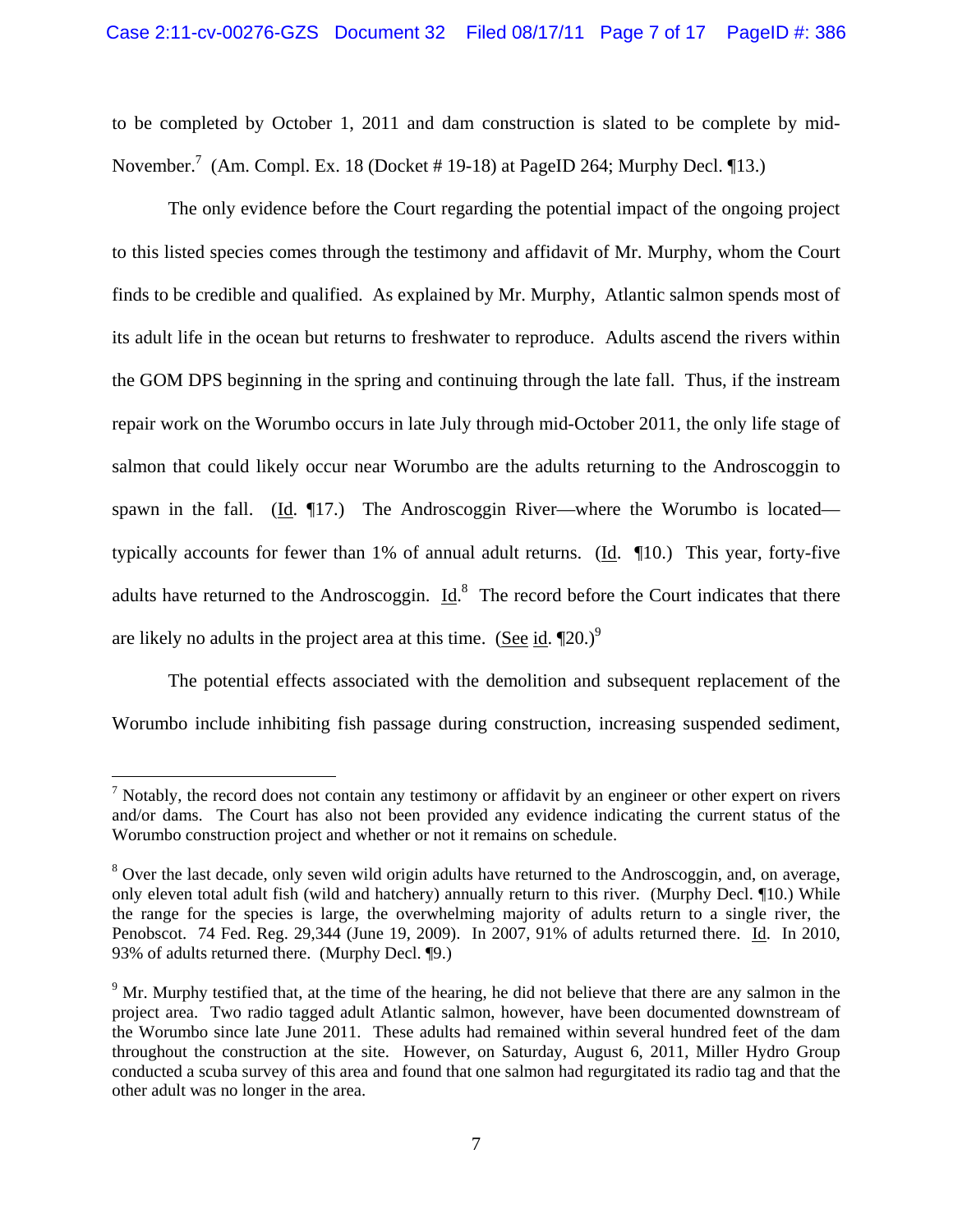causing direct injury and mortality during construction, and potentially spilling toxic substances (e.g., equipment leaks). (Id. ¶16.) The Worumbo upstream fishway has remained operable throughout construction allowing adults to move upstream to spawn. (See Murphy Decl. ¶¶15- 19.) The instream repair work has occurred behind cofferdams, which significantly reduces the potential for direct injury or mortality to Atlantic salmon. (Id. at ¶16.)

Miller Hydro has implemented mitigation measures recommended by NMFS to protect Atlantic salmon both during construction and post-construction, including installing sediment curtains, which are impermeable barriers to protect listed salmon by trapping sediment flows, and altering the proposed spillway configuration and rubber dam section to facilitate the safe downstream passage of salmon. (See id. ¶[14-19.) Miller Hydro has also agreed to use Best Management Practices during construction in an effort to minimize effects to any salmon potentially occurring in the action area, and is coordinating with downstream dam owners to verify that few Atlantic salmon are present in the action area. (Id. at ¶¶14, 16.) In accordance with these Best Practices, starting on July 18, 2011, Miller Hydro has submitted daily monitoring reports to NMFS detailing construction and environmental monitoring efforts at the project, including daily monitoring of sediment levels in an effort to ensure that the effects of sedimentation are low.

As of the date of the hearing, no significant impacts to Atlantic salmon have been reported. Sediment levels have generally remained low during construction, and none of the episodic events of elevated sediment levels have appeared to impact the two Atlantic salmon that were known to be in the action area during construction. Daily reports have also not documented any dead, injured or stranded Atlantic salmon. (Id. at ¶19.)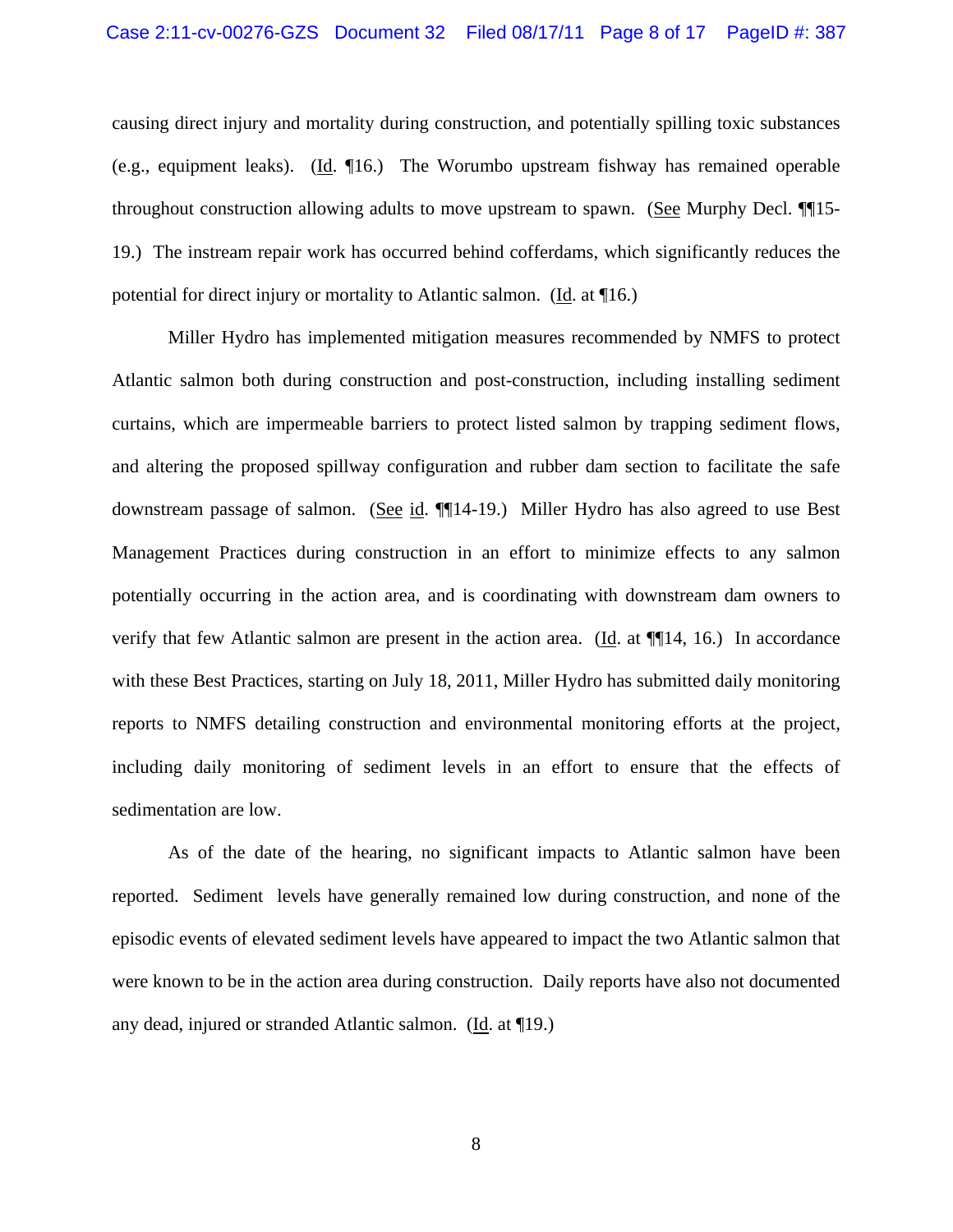### **III. DISCUSSION**

In this case, Plaintiffs assert that NMFS violated the Administrative Procedure Act ("APA"), 5 U.S.C. § 706(2)(A), when it arbitrarily and capriciously agreed to utilize emergency consultation procedures on the Worumbo project pursuant to FERC's request. As explained in Plaintiffs' Motion for Preliminary Injunction, "Plaintiffs do not seek, if a true emergency exists, to prevent the removal of the aging section of the [Worumbo] dam (or taking measures to reduce hydraulic pressure on that section), they do seek an order that will allow for completion of full ESA consultation prior to construction work on any replacement of the dam."<sup>10</sup> (Pls. Mot.) (Docket # 7) at 1-2.) Before considering each of the relevant factors, the Court notes that any injunctive relief in this matter would necessarily be limited to actions undertaken and controlled by NMFS, which is the only named defendant in this case. While NMFS has an important role to play in any ESA consultation related to the endangered Atlantic salmon, it does not control the actual construction work on the Worumbo. This work is controlled by Miller Hydro and subject to review and licensing by FERC. Keeping that limitation in mind, the Court proceeds with its consideration of each of the preliminary injunction factors.

#### **A. Likelihood of Success on the Merits**

 $\overline{a}$ 

In the Court's assessment, there are two issues that prevent the Court finding that Plaintiffs' have the requisite substantial likelihood of success on its claim that NMFS has violated 5 U.S.C. § 706(2)(A). First, Plaintiffs are unlikely to establish that the emergency consultation that has occurred to date qualifies as a "final agency action" by NMFS. Second,

 $10$  In fact, at the hearing, counsel for Plaintiffs represented that the aging section of the Worumbo dam had been removed. While this assertion does not appear to be disputed by Defendants, the Court notes that no evidence was introduced into the record that reflects that the Worumbo cribwork has been completely torn down.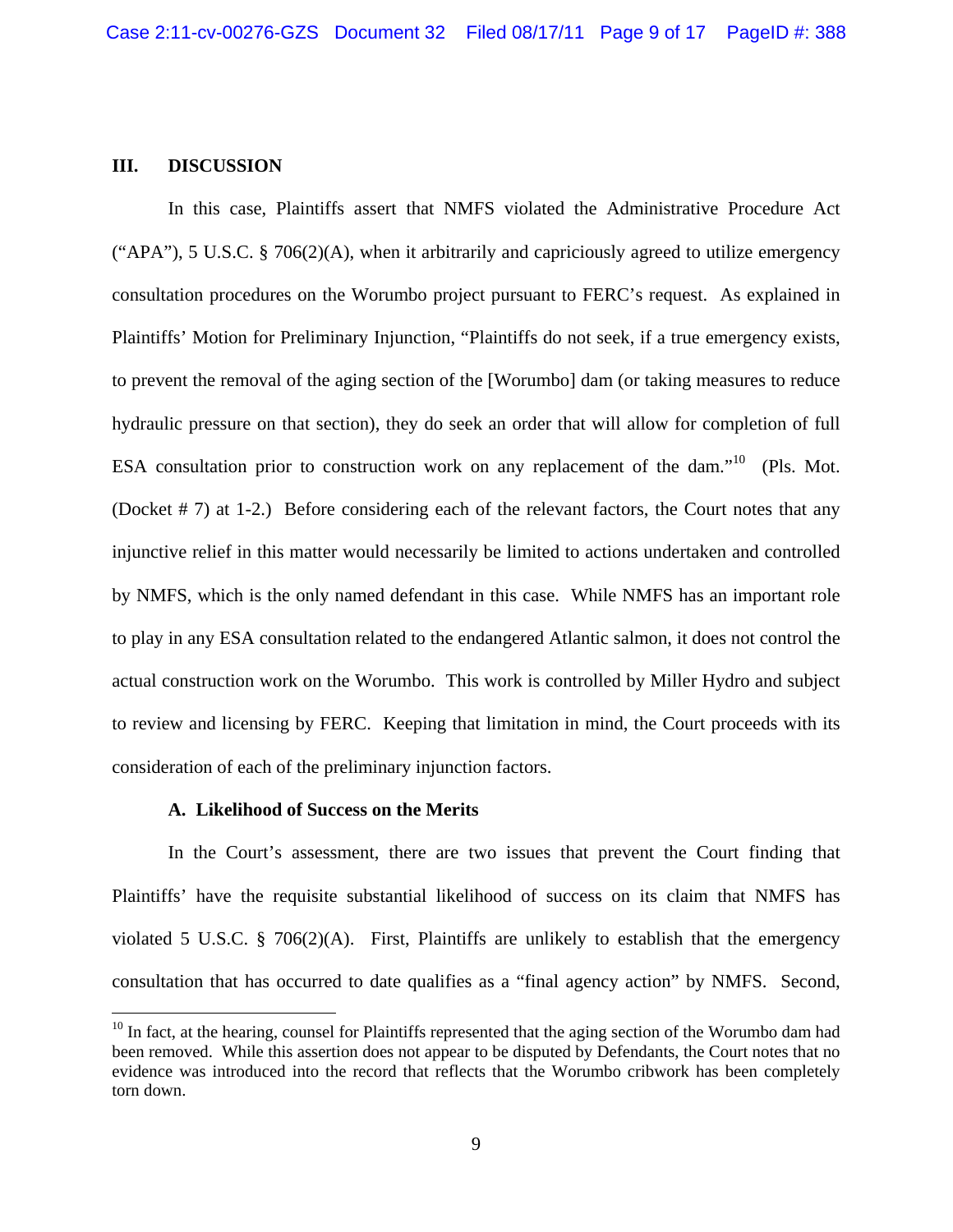assuming for the moment that the ongoing use of 50 C.F.R. § 402.05 is a final agency action, Plaintiffs are unlikely to establish that NMFS acted arbitrarily and capriciously.

## **1. Final Agency Action**

<u>.</u>

"The federal courts ordinarily are empowered to review only an agency's *final* action." National Ass'n of Home Builders v. Defenders of Wildlife, 551 U.S. 644, 659 (2007) (citing 5 U.S.C. § 704). A two-part test is used to determine what constitutes "final agency action" under section 704 of the APA: "[f]irst, [an] action must mark the consummation of the agency's decisionmaking process-it must not be of a merely tentative or interlocutory nature," and "second, [an] action must be one by which rights or obligations have been determined, or from which legal consequences will flow," **Bennett v. Spear**, 520 U.S. 154, 177-78 (1997) (quotation marks and internal citation omitted).

Clear precedent establishes that a biological opinion ("BiOp") represents final agency action by NMFS. See, e.g., Dow Agrosciences LLC v. NMFS, 637 F.3d 259, 261 (4th Cir. 2011). By contrast, Plaintiffs are unlikely to establish that the emergency consultation that has occurred here qualifies as a final agency action by NMFS. The consultation provided by NMFS at this point is "informal" and, by its nature, tentative. 50 C.F.R. § 402.05(a). Likewise, the legal consequences that generally flow from an ESA Section 7 consultation—namely, safe harbor on any takings that might occur—are not yet available. See 16 U.S.C. § 1536(o). On initial review, the Court believes that NMFS' final agency action in the context of the Worumbo will occur when it issues its biological opinion in accordance with 50 C.F.R. § 402.05(b).<sup>11</sup>

 $11$  The Court recognizes that Defendants have moved to dismiss this action based in part on the lack of final agency action. As discussed *infra*, the Court reserves ruling on the motion to dismiss until it is fully briefed. Having agreed to hear Plaintiffs' Motion for Preliminary Injunction on an expedited basis, the Court assumes hypothetical jurisdiction solely for the purpose of deciding the request for preliminary injunction. See Puerto Rico v. United States, 490 F.3d 50, 70 (1st Cir. 2007) (similarly assuming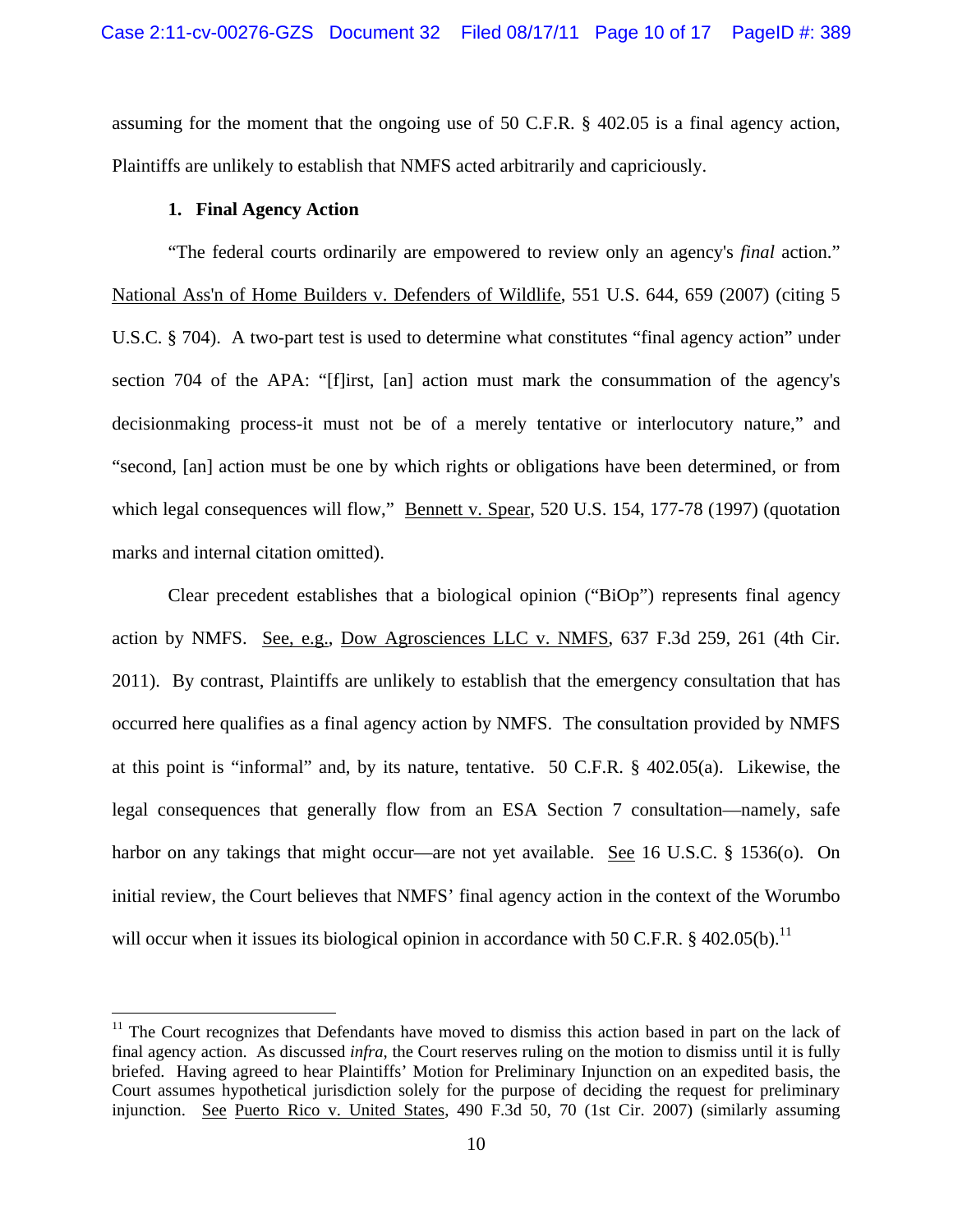### **2. Alleged Arbitrary & Capricious Action by NMFS**

Looking to the plain language of the ESA, the statute contemplates that the action agency (in this case, FERC) "shall consult with the Secretary" and "shall, in consultation with and with the assistance of the Secretary, insure that any action authorized . . . by such agency . . . is not likely to jeopardize the continued existence of any endangered species or threatened species or result in the destruction or adverse modification of habitat of such species." 16 U.S.C. §  $1536(a)(2)\&$ (3). In short, the ESA puts the onus on the action agency to engage in consultation. "[T]he ESA itself does not prescribe how agencies should consult during an emergency, and . . . given this gap, the Services were obliged to fill the gap with rational regulations that themselves comply with ESA section 7." Washington Toxics Coalition v. U.S. Dept. of Interior, Fish and Wildlife Service, 457 F. Supp. 2d 1158, 1195 (W.D. Wash. 2006).

Given the wide discretion afforded to the Secretary under the ESA, the district court in Washington Toxics Coalition found that the "temporal shifting of consultations" that occurs under 50 C.F.R. § 402.05 is consistent with ESA section  $7(a)(2)$ . Washington Toxics Coalition, 457 F. Supp. 2d at 1181. The district court went on to state: "[T]here is nothing in ESA section 7(a)(2) that prohibits the mere shifting about of consultations." Id. While 50 C.F.R. § 402.05 plainly applies to emergencies, the Secretary is entitled to significant deference in determining what situations qualify for expedited consultation. The text of Section 402.05 provides NMFS with significant discretion to use emergency consultation procedures in a wide variety of circumstances. While the text of Section 402.05 provides examples of emergencies (none of

hypothetical jurisdiction when difficult issues surrounded whether there was a final agency action). Given the current procedural posture of this case, it is "appropriate to bypass" determination of whether there was in fact final agency action by NMFS as well as the applicability of 16 U.S.C. § 825l(b) "and proceed to the more straightforward task" of resolving the preliminary injunction. Id.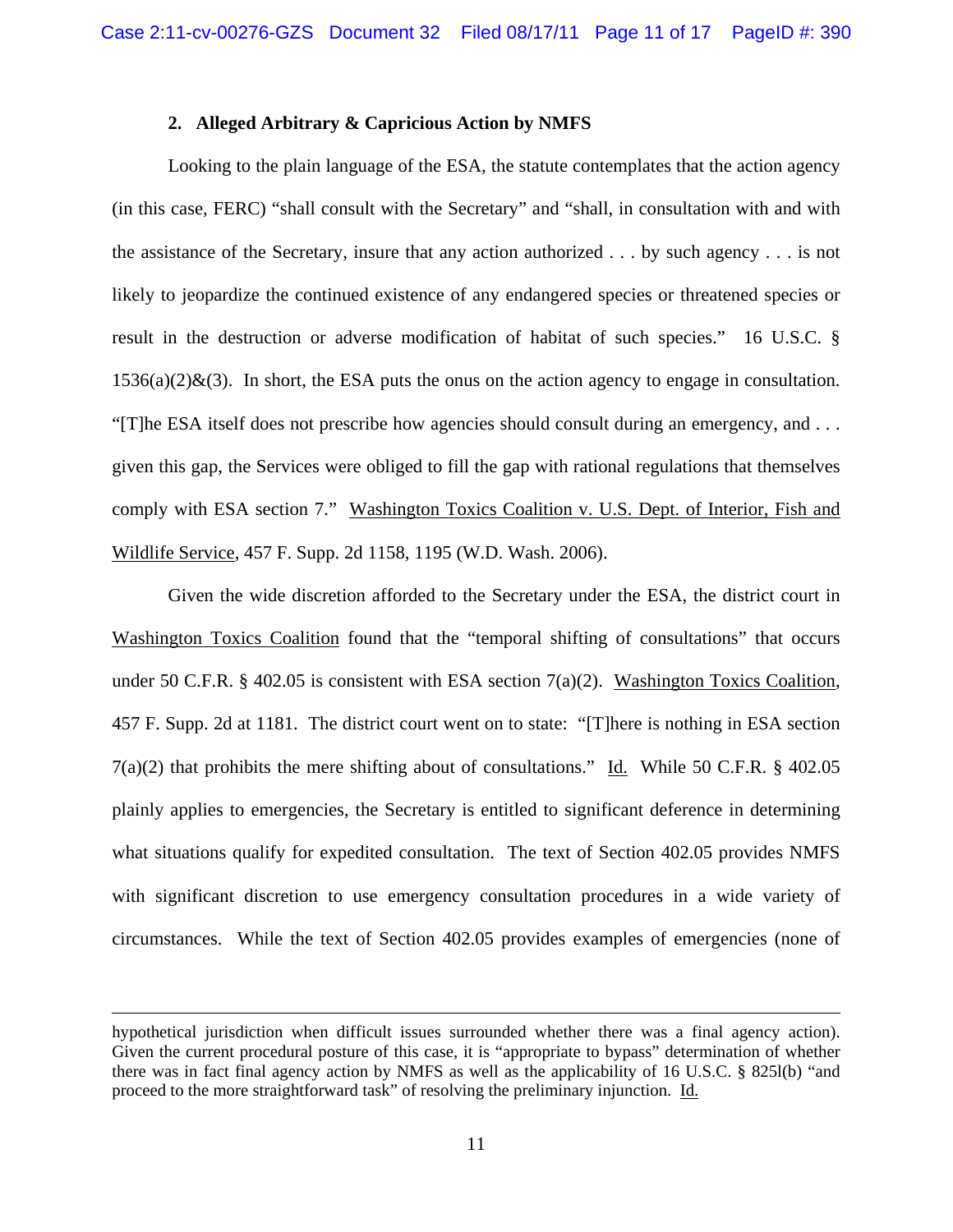which are applicable to Worumbo), the regulation "leaves some room for interpretation in its use of the word 'etc.'" Washington Toxics Coalition, 457 F. Supp. 2d at 1194.

In Washington Toxics Coalition, the district court went on to review the language of the ESA Handbook and concluded that an emergency for purposes of an ESA emergency consultation should include an "element of surprise and unexpectedness." Id. at 1195. "As a result, even though 'emergencies' under the general consultation regulations may include situations which do not necessarily involve the potential loss of human life, but only of property, such 'emergencies' must also be unpredictable or unexpected in some way." Id. Just as it is the responsibility of an action agency to seek consultation, the initial responsibility for determining that an emergency exists and requesting consultation under 50 C.F.R. § 402.05 must rest with the action agency. See also 51 Fed. Reg. 19,926 (June 3, 1986) (noting that under 50 C.F.R. § 402.05 the action agency "must exercise discretion when responding to an emergency as to when to consult with the Service"). Given the time sensitive nature of such requests, it is reasonable to expect that the consulting agency will rely on the representations of the action agency in confirming that emergency consultation is appropriate.<sup>12</sup>

Under this interpretation of 50 C.F.R. § 402.05 and the ESA Handbook, FERC, as the action agency was initially required to determine that the need to replace the Worumbo dam in 2011 was unexpected and that a response was needed before a full ESA consultation could be completed in order to prevent the imminent loss of property. In confirming this determination, it was reasonable for NMFS to rely on the representations in the FERC Letter and the attached Miller Hydro Letter. Thus, NMFS' procedural decision to approve emergency consultation is

 $12$  This is particularly true where the consulting agency has specific expertise that allows it to assess the emergency nature of the required response. In this case, FERC is necessarily better positioned to understand and assess the nature of a failing dam and expecting NMFS to conduct its own an assessment on an expedited basis is plainly unreasonable.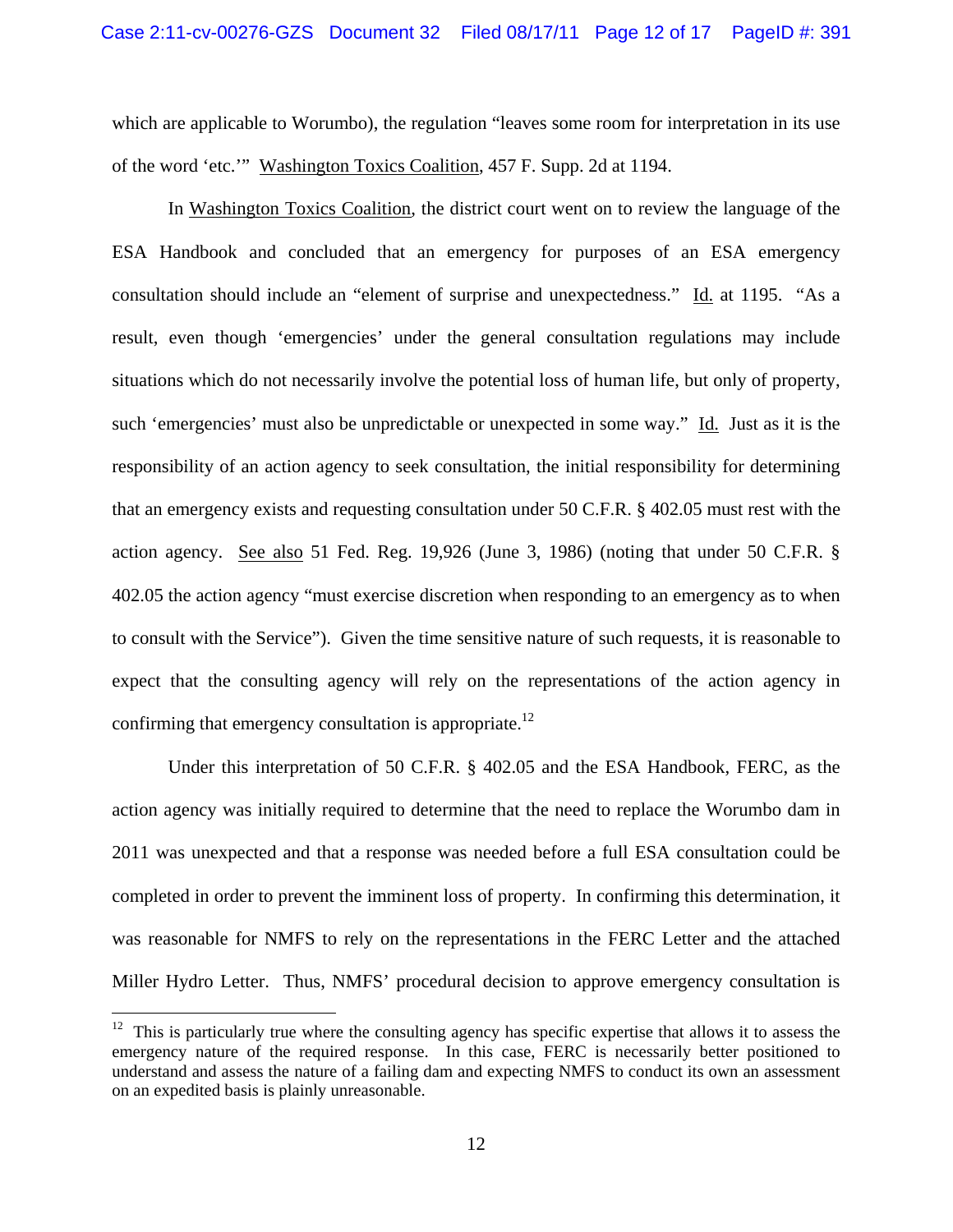only arbitrary and capricious if these submissions do not support a finding that the need for repair of the Worumbo dam this year was unexpected and that delaying the repair would cause at least a potential loss of property. Applying the "deferential" arbitrary and capricious standard of review, the FERC Letter and Miller Hydro Letter, together, appear to support the necessary findings. National Ass'n of Home Builders, 551 U.S. at 658. As a result, the Court declines to conclude that Plaintiffs have a substantial likelihood of proving that NMFS' decision to proceed with emergency consultation was in violation of the  $APA$ <sup>13</sup>

The heart of Plaintiffs' argument is that full ESA consultation must be completed prior to the construction of a replacement dam. Having fairly acknowledged that dam failure might qualify as an emergency, Plaintiff's argument regarding replacement of the dam actually raises the question of when will the Worumbo "emergency" be "under control"? Under the ESA emergency consultation provisions, FERC is clearly required to initiate formal consultation with NMFS "as soon as practicable after the emergency is under control." 50 C.F.R. § 402.05(b) and ESA Handbook 8.2(b). The regulations clearly do not give NMFS the responsibility or the power to determine when an emergency is "under control."<sup>14</sup> Thus, to the extent Plaintiffs' argument can be more reasonably construed as suggesting that the ESA consultation should switch gears sooner, it would appear that such an argument actually is alleging arbitrary and capricious actions by FERC, which is not a party to this action. See City of Tacoma v. FERC,

 $13$  This preliminary finding does not foreclose the possibility that, after a full administrative record is compiled, this Court might find that other materials provided to NMFS prior to the May 9, 2011 decision confirming the use of emergency consultation procedures provided a basis for disregarding any or all of the representations contained in the FERC Letter and the Miller Hydro Letter.

 $14$  However, to the extent that the consultation process has begun but not yet been completed, the Court notes that FERC and Miller Hydro appear to be bound by the limitations contained in 16 U.S.C. § 1536(d); 50 C.F.R. § 402.09. Likewise, it appears that absent a BiOp or exemption, Miller Hydro is not entitled to the exemption on takings provided by 16 U.S.C. § 1536(o). These two restrictions should arguably provide ample incentive for FERC and Miller Hydro to complete a formal ESA consultation as soon as practicable.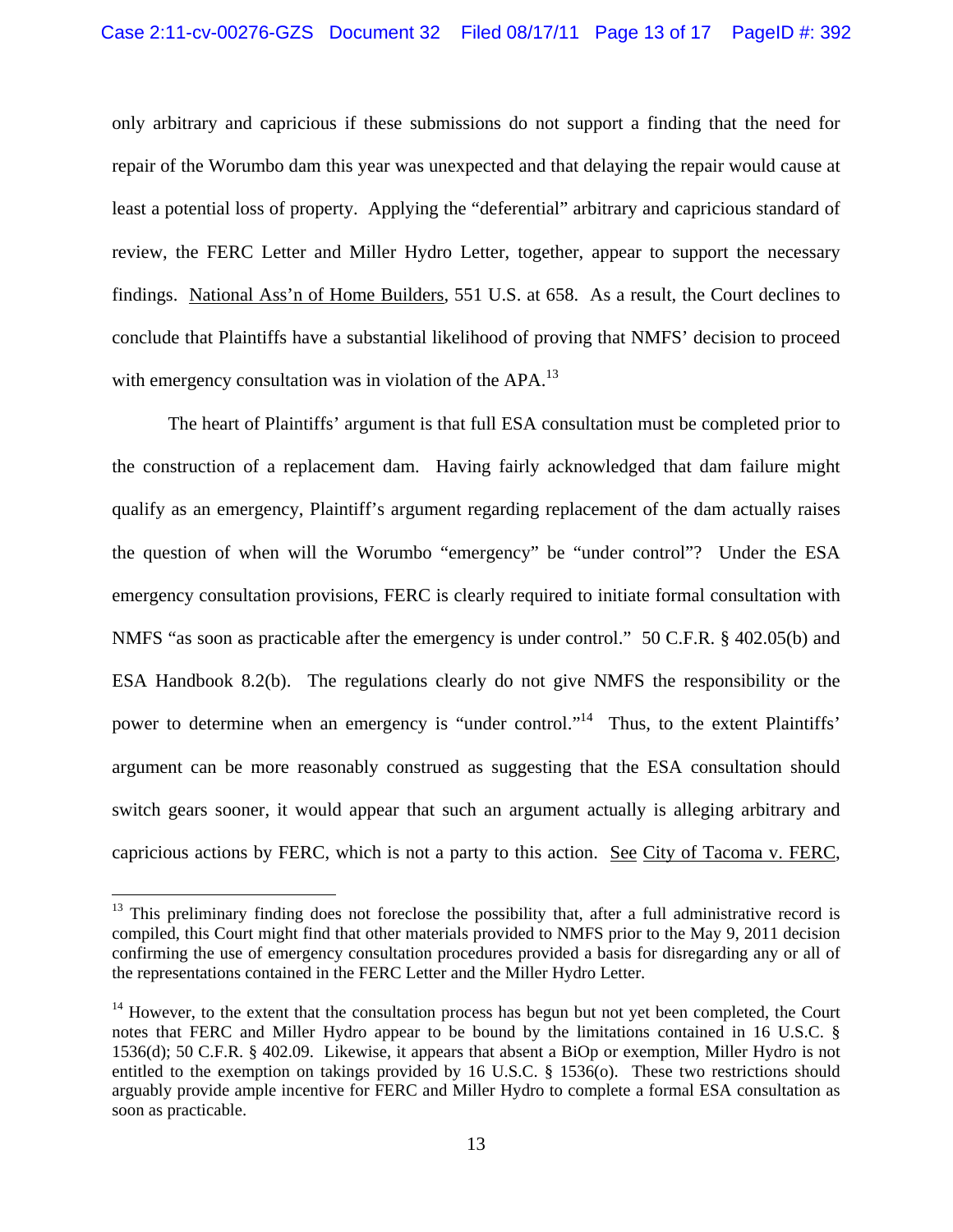460 F.3d 53, 76 (D.C. Cir. 2006) ("[T]he ultimate responsibility for compliance with the ESA falls on the action agency").

Having concluded that Plaintiffs do not have the requisite likelihood of success to warrant injunctive relief, the Court briefly considers the remaining preliminary injunction factors, recognizing that the remaining factors are often deemed "matters of idle curiosity" if likelihood of success is not established. New Comm Wireless Servs., Inc. v. SprintCom, Inc., 287 F.3d 1, 9 (1st Cir. 2002).

#### **B. Irreparable Harm**

In short, Plaintiffs have not made shown that the endangered Atlantic salmon will suffer irreparable harm absent the injunctive relief they seek against NMFS. See Animal Welfare Institute v. Martin, 623 F.3d 19, 27 (1st Cir. 2010) (noting that a showing of irreparable harm is required in ESA cases). Where, as here, Plaintiffs allege a violation of the procedural requirements of Section 7, the First Circuit makes clear that plaintiffs must "show potential for irreparable harm 'apart from the harm that they argue is inherent in a procedural violation of the ESA's consultation requirement."" Water Keeper Alliance v. United States Dep't of Def., 271 F.3d 21, 34 (1st Cir. 2001). In the environmental harm context, the First Circuit has rejected the argument that the "death of even a single member of an endangered species" suffices, instead making clear that the alleged imminent harm must rise to the level of injury to the species as a whole. Id.

In this case, the record does not reflect any "concrete showing of probable deaths" arising from the ongoing repair work on the Worumbo. Id. In fact, the record reflects that there are currently very few—if any— Atlantic salmon in the area of the Worumbo dam. (See Murphy Decl. (Docket # 22-1)  $\P$ [17, 19-20.) Additionally, the Court has received evidence that most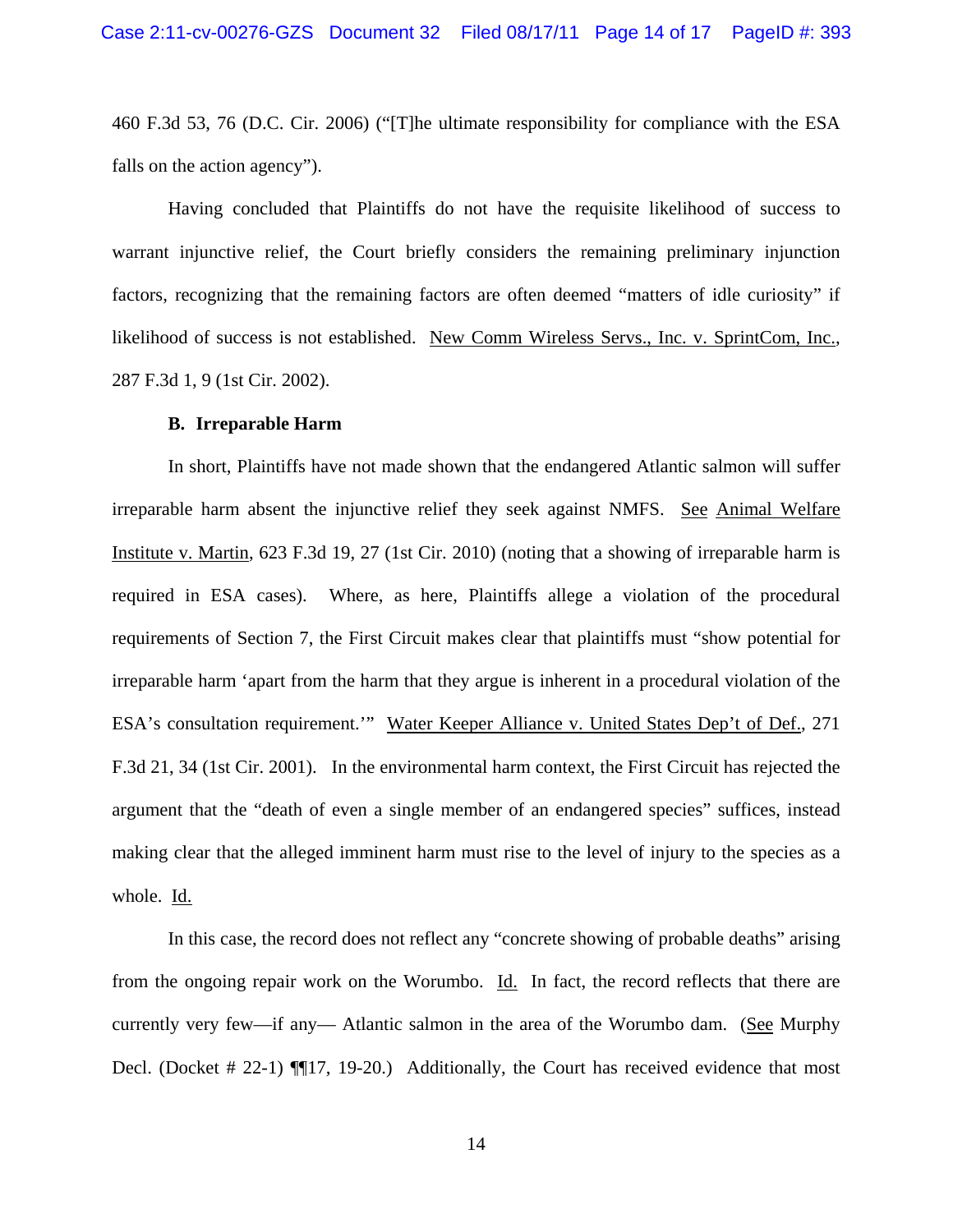#### Case 2:11-cv-00276-GZS Document 32 Filed 08/17/11 Page 15 of 17 PageID #: 394

endangered Atlantic salmon currently remain (and appear to favor) areas outside the Androscoggin River.

Likewise, the current record does not establish that the new Worumbo dam specifically will result in the death of Atlantic salmon or negatively impact the species as a whole. Of course, such a record may not exist until after NMFS completes a full ESA consultation on the Worumbo. However, if NMFS determines that the new dam impacts the Atlantic salmon and its critical habitat during the full consultation, NMFS retains the ability to recommend reasonable and prudent alternatives and/or mitigation. Thus, avenues remain open to repair damage that is found later.

Under these circumstances, the record cannot support a finding of irreparable harm.

#### **C. Balance of the Harms**

In fact, the record shows that granting the preliminary injunctive relief requested by Plaintiffs is just as likely to harm the endangered Atlantic salmon. In the Court's assessment, the emergency consultation being provided by NMFS appears to be providing some amount of protection to the listed species and its critical habitat. If the Court were to grant Plaintiffs the injunction they seek, it would have the perverse effect of preventing NMFS from continuing to consult on steps that might minimize harm to the species.

An injunction that simply restrains NMFS from invoking or applying emergency consultation procedures under 50 C.F.R. § 402.05 in connection with the Worumbo dam project would not prevent FERC or Miller Hydro from moving forward with the project. While Plaintiffs assert that FERC would withdraw its authorization for reconstruction of the Worumbo dam if the Court were to order NMFS to stop emergency consultation, Plaintiffs have provided neither evidence nor precedent that support this assertion.

15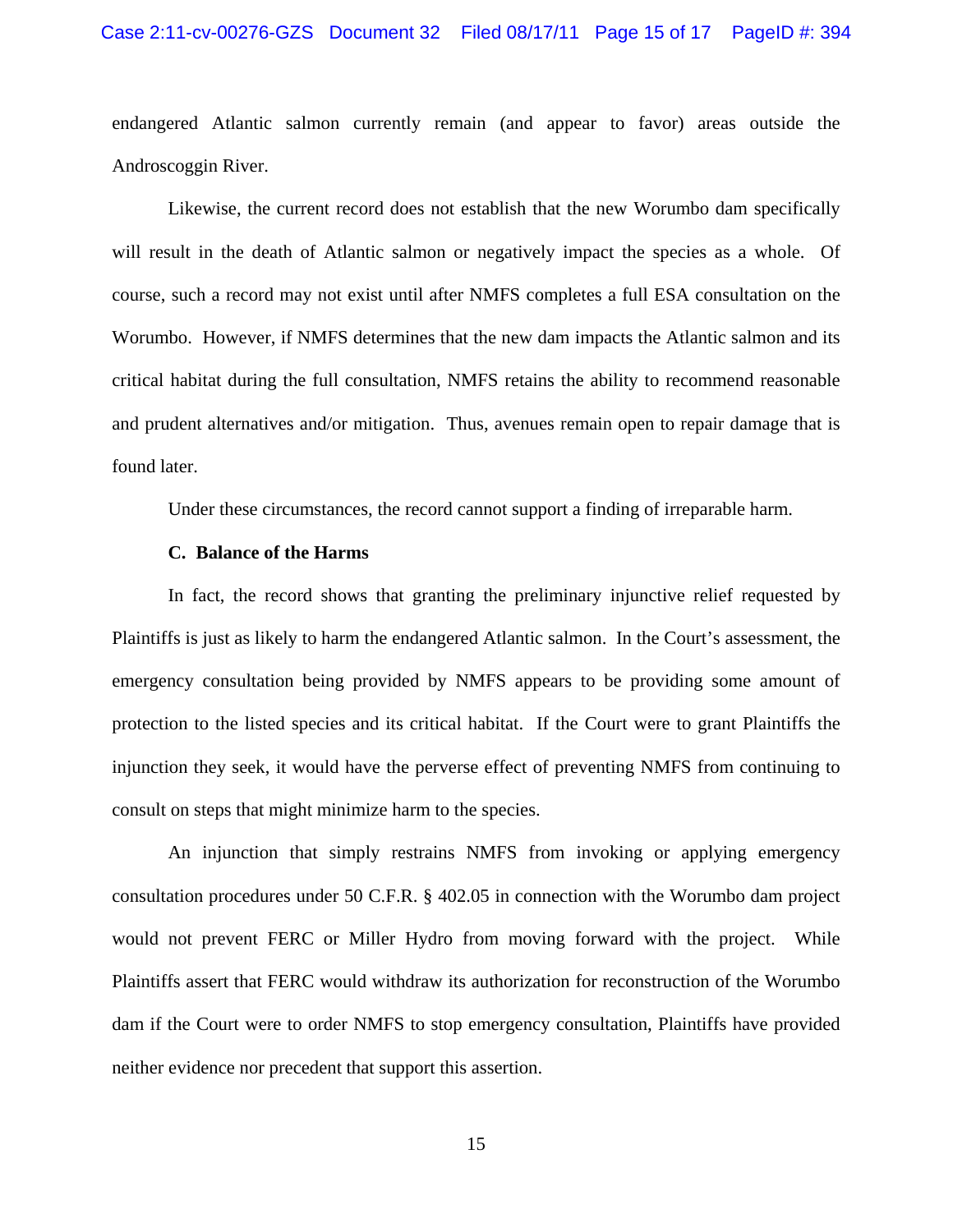Ultimately, the balance of the harms weighs in favor of denying an injunction.

#### **D. Public Interest**

While the Court does not ignore the significant public interest in preserving the endangered Atlantic salmon, there is no evidence in the current record suggesting that the Worumbo project has in fact caused any taking of the species in violation of the ESA.

In the absence of irreparable harm to an endangered species, the public interest is best served by this Court allowing NMFS to continue providing emergency consultation on the Worumbo project. Assuming for the moment that Plaintiffs are correct that a preliminary injunction in this case would, in fact, result in the stoppage of the Worumbo reconstruction, the Court has been provided with no information as to how stopping that work in the waning days of the low water season would impact the Androscoggin River and its use by the public. In short, it is far from clear that the intended ripple effect of the preliminary injunction requested by Plaintiffs would not harm the public. Thus, on the record presented, the Court believes that the public interest is best served by not interfering with a dam project that is literally and figuratively midstream.

## **IV. CONCLUSION**

The Court concludes that Plaintiffs have not established a substantial likelihood of success or the necessary irreparable harm. The Court also determines that in this case the balance of the harms and the public interest weigh in favor of not granting the preliminary injunctive relief sought by Plaintiffs. Having given due consideration to all of the relevant factors, the Court hereby DENIES Plaintiffs' Motion for Preliminary Injunction (Docket # 7).

To the extent that Defendants' Response to the Motion the Preliminary Injunction (Docket # 22) included a motion to dismiss based on lack of subject matter jurisdiction, the